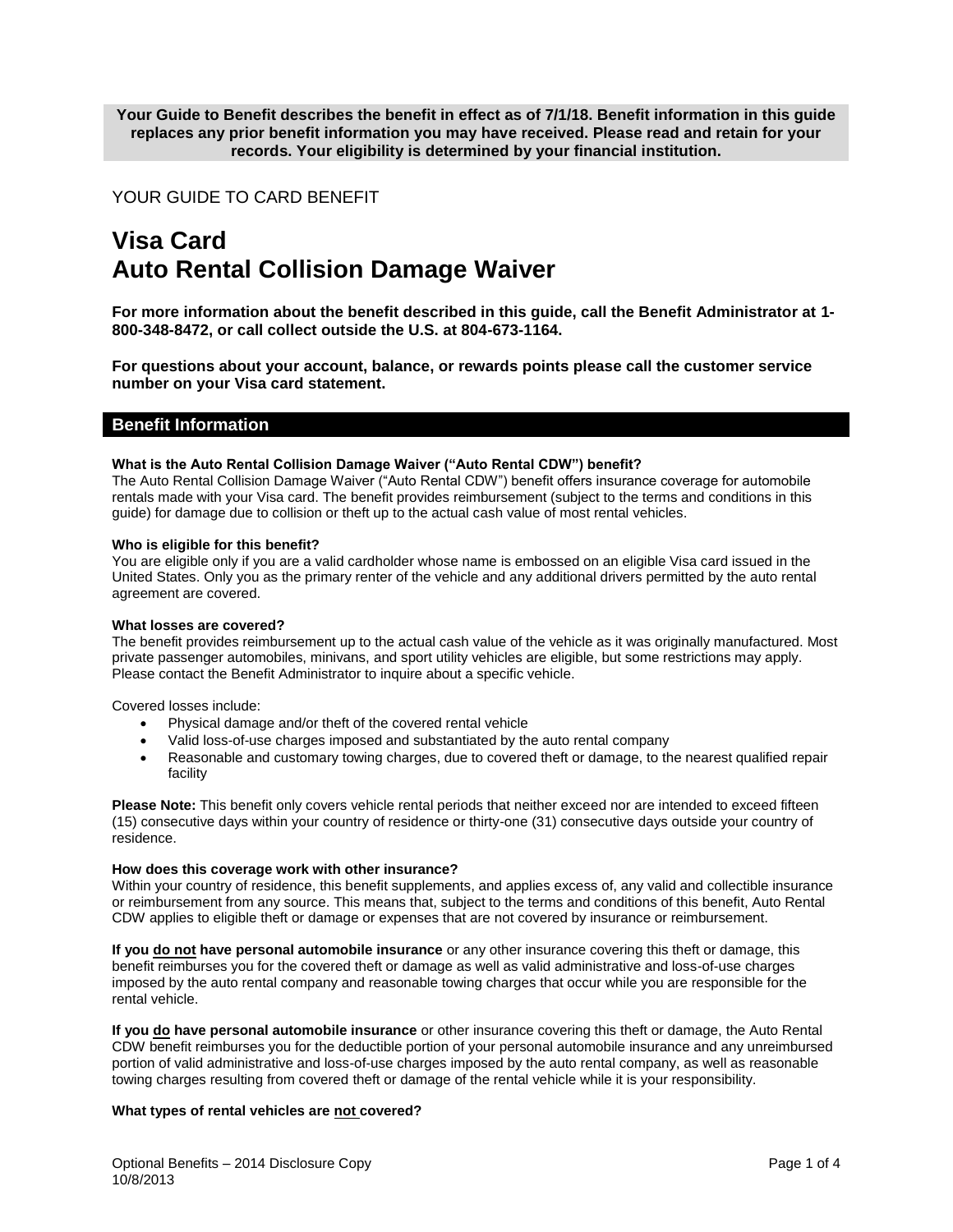The following vehicles are not covered by Auto Rental CDW: expensive, exotic, and antique automobiles; cargo vans; certain vans; vehicles that have an open cargo bed; trucks; motorcycles, mopeds, and motorbikes; limousines; and recreational vehicles.

- **Examples of excluded expensive or exotic automobiles include:** the Aston Martin, Bentley, Bricklin, Daimler, DeLorean, Excalibur, Ferrari, Jensen, Lamborghini, Lotus, Maserati, Porsche, and Rolls Royce. However, selected models of BMW, Mercedes-Benz, Cadillac, and Lincoln are covered.
- **An antique automobile** is defined as any vehicle over twenty (20) years old or any vehicle that has not been manufactured for ten (10) years or more.
- **Vans are not covered**, with the exception of those manufactured and designed specifically as small group transportation vehicles (for a maximum of nine (9) people including the driver).

# **For questions about a specific vehicle, call the Benefit Administrator at 1-800-348-8472. If you are outside the United States, call collect at 804-673-1164.**

# **What else is not covered?**

- Any obligation you assume under any agreement (other than the deductible under your personal auto policy)
- Any violation of the auto rental agreement or this benefit
- Injury of anyone or damage to anything inside or outside the rental vehicle
- Loss or theft of personal belongings
- Personal liability
- Expenses assumed, waived, or paid by the auto rental company or its insurer
- Cost of any insurance or collision damage waiver offered by or purchased through the auto rental company
- Depreciation of the rental vehicle caused by the incident including, but not limited to "diminished value"
- Expenses reimbursable by your insurer, employer, or employer's insurance
- Theft or damage due to intentional acts, or due to the driver(s) being under the influence of alcohol, intoxicants, or drugs, or due to contraband or illegal activities
- Wear and tear, gradual deterioration, or mechanical breakdown
- Items not installed by the original manufacturer
- Damage due to off-road operation of the rental vehicle
- Theft or damage due to hostility of any kind (including, but not limited to, war, invasion, rebellion, insurrection, or terrorist activities)
- Confiscation by authorities
- Vehicles that do not meet the definition of covered vehicles
- Rental periods that either exceed or are intended to exceed fifteen (15) consecutive days within your country of residence or thirty-one (31) consecutive days outside your country of residence
- Leases and mini leases
- Theft or damage as a result of the authorized driver's and/or cardholder's lack of reasonable care in protecting the rental vehicle before and/or after theft or damage occurs (for example, leaving the vehicle running and unattended)
- Theft or damage reported more than forty-five (45) days\* from the date of the incident
- Theft or damage for which a claim form has not been received within ninety (90) days\* from the date of the incident
- Theft or damage for which all required documentation has not been received within three hundred and sixtyfive (365) days from the date of the incident
- Theft or damage from rental transactions that originated in Israel, Jamaica, the Republic of Ireland, or Northern Ireland

# **Where am I covered?**

This benefit is available in the United States and most foreign countries. **However, no benefit is provided for motor vehicles rented in Israel, Jamaica, the Republic of Ireland, or Northern Ireland.** Additionally, this benefit is not available where precluded by law or in violation of the territory terms of the auto rental agreement or prohibited by individual merchants. **Because regulations vary outside the United States, it is recommended you check with your auto rental company and the Benefit Administrator before you travel to make sure Auto Rental CDW will apply.**

This benefit is in effect while the rental vehicle remains in your control or in the control of an authorized driver permitted to operate the rental vehicle in accordance with the rental agreement between you and the auto rental company. This benefit terminates when the auto rental company re-assumes control of the rental vehicle.

# **How do I make sure my Auto Rental CDW benefit is in effect?**

To be sure you are covered, take the following steps when you rent a vehicle: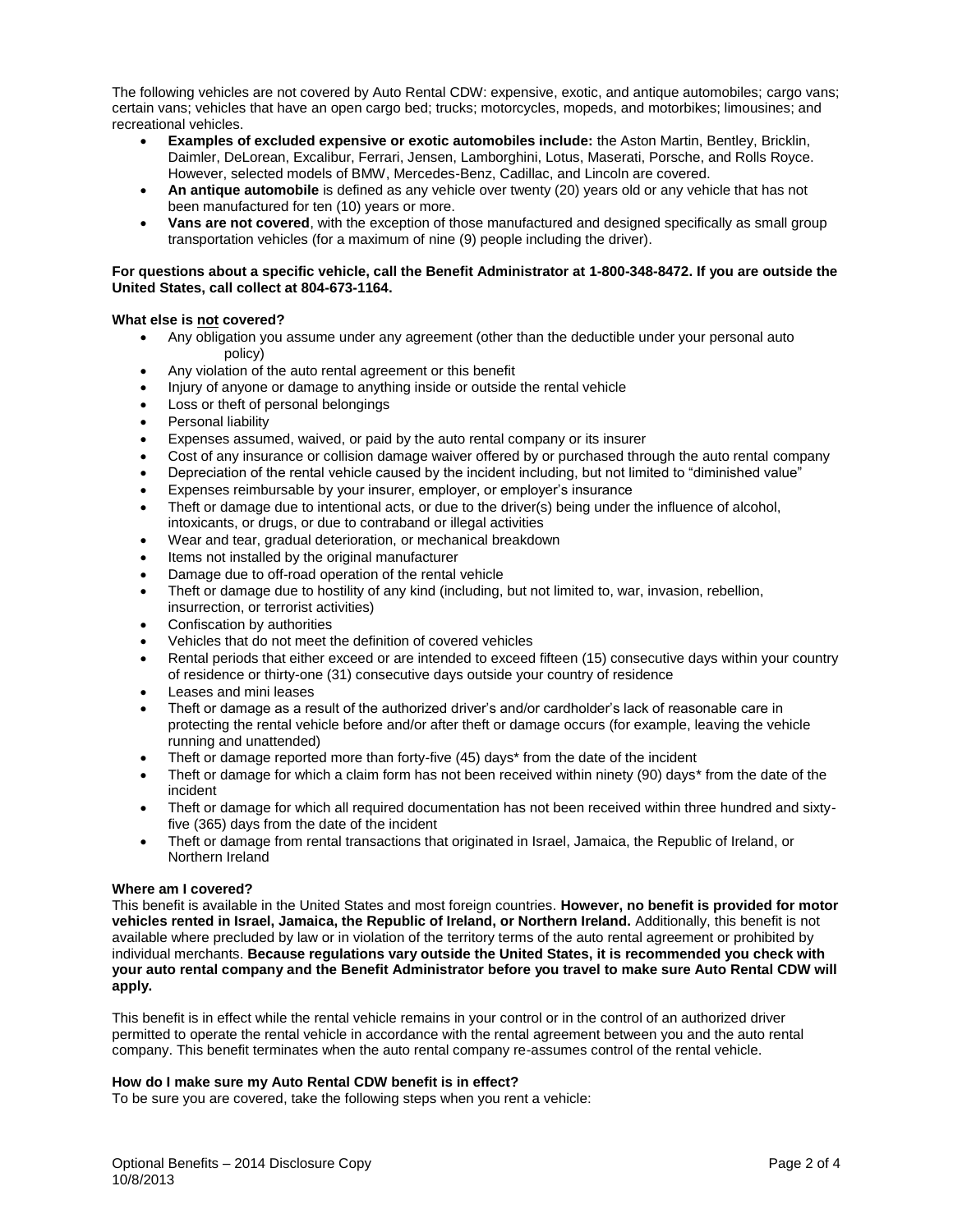- 1. Initiate and complete the entire rental transaction with your eligible Visa card.
- 2. Decline the auto rental company's collision damage waiver (CDW/LDW) option or similar provision.

Helpful tips:

- Be sure to check the rental vehicle for prior damage before leaving the rental lot.
- Review the auto rental agreement carefully to make sure you are declining CDW/LDW and are familiar with the terms and conditions of the auto rental agreement.

#### **What if the auto rental company insists that I purchase the auto rental company's auto insurance or collision damage waiver?**

Call the Benefit Administrator for help at **1-800-348-8472**. **If you are outside the United States, call collect at 804- 673-1164.** 

# **Filing an Auto Rental CDW Claim**

## **What do I do if I have an accident or the rental vehicle is stolen?**

Immediately call the Benefit Administrator at **1-800-348-8472** to report the theft or damage regardless of whether your liability has been established. **If you are outside the United States, call collect at 804-673-1164.** The Benefit Administrator will answer any questions you or the auto rental company may have and will send you a claim form.

## **When should I report an incident?**

**You should report theft or damage as soon as possible, but no later than forty-five (45) days\* from the date of the incident.** The Benefit Administrator reserves the right to deny any claim that contains charges that would not have been included had the Benefit Administrator been notified before those expenses were incurred, so you are advised to notify the Benefit Administrator immediately after any incident.

**Please Note:** You must make every reasonable effort to protect the rental vehicle from theft or damage. As the cardholder you are responsible for reporting your claim to the Benefit Administrator immediately. Reporting an incident to someone other than the Benefit Administrator will not fulfill this obligation.

#### **What do I need from the auto rental company in order to file a claim?**

At the time of the theft or damage, or when you return the rental vehicle, immediately ask the auto rental company for:

- A copy of the accident report form and claim document, which should indicate the costs you are responsible for and any amounts that have been paid toward the claim
- A copy of the initial and final auto rental agreement(s)
- A copy of the repair estimate and itemized repair bill
- Two (2) photographs of the damaged vehicle, if available
- A police report, if obtainable

#### **How do I file a claim?**

Submit the documents gathered from the auto rental company (listed above) along with the following additional documents to the Benefit Administrator:

- The completed and signed Auto Rental CDW claim form. *Please Note: Your completed claim form must be postmarked within ninety (90) days\* of the date of the theft or damage, even if all other required documentation is not yet available, or your claim may be denied.*
- A copy of your receipt or monthly billing statement as proof that the entire vehicle rental was charged and paid for with your eligible Visa card.
- A statement from your insurance carrier (and/or your employer or employer's insurance carrier, if applicable) or other reimbursement showing the costs for which you are responsible and any amounts that have been paid toward the claim. Or, if you have no applicable insurance or reimbursement, a notarized statement of no insurance or reimbursement is required.
- A copy of your primary insurance policy's Declarations Page to confirm your deductible. "Declarations Page" means the document(s) in your insurance policy that lists names, coverages, limits, effective dates and deductibles.
- Any other documentation deemed necessary by the Benefit Administrator to substantiate the claim.

**Please Note:** All remaining documents must be postmarked within three hundred and sixty-five (365) days of the date of theft or damage. If you have difficulty obtaining the required documents within ninety (90) days\* of the date of theft or damage, submit the claim form with available documentation*.*